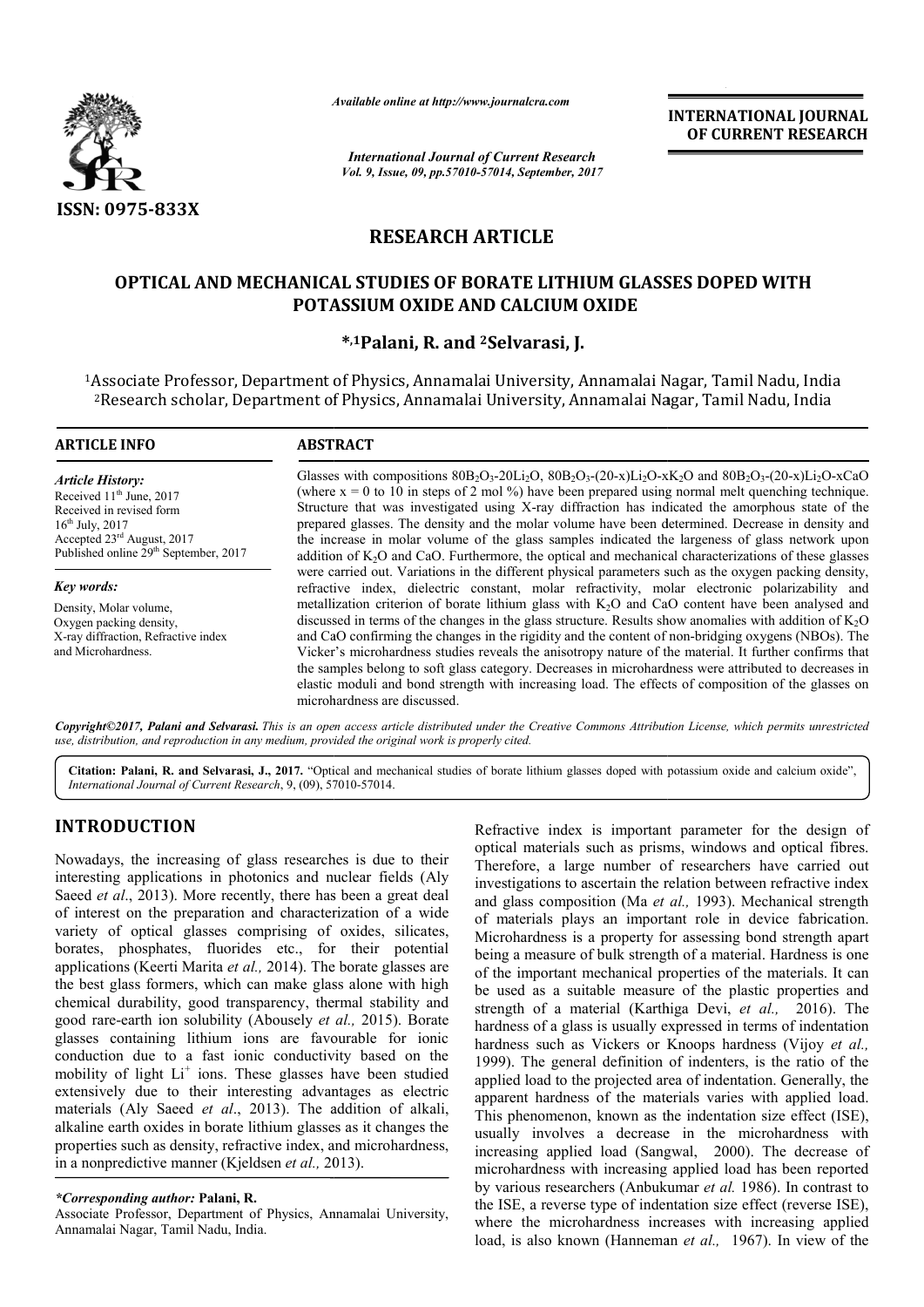aforementioned aspects,  $80B_2O_3-20Li_2O$  (BL),  $80B_2O_3-(20-x)$ Li<sub>2</sub>O-xK<sub>2</sub>O (BLK) and  $80B_2O_3$ -(20-x)Li<sub>2</sub>O-xCaO (BLC) (where  $x = 0$  to 10 in steps of 2 mol%) glasses have been synthesized over a wide range of compositions to explore the relationship between the structure and the macroscopic behaviour of the glass for the design of optical materials suitable for specific applications. Optical and mechanical studies have been used for the present investigations.

## **MATERIALS AND METHODS**

The glasses with chemical composition of  $80B_2O_3-20Li_2O$ (BL),  $80B_2O_3-(20-x)Li_2O-xK_2O$  (BLK) and  $80B_2O_3-(20-x)$ Li<sub>2</sub>O-xCaO (BLC) (where  $x =0$  to 10 in steps of 2 mol%) were prepared by melt quenching technique, from high purity analytical grade chemicals of  $B_2O_3$ ,  $Li_2CO_3$ ,  $K_2CO_3$ , and CaCO<sub>3</sub>. Appropriate amounts of these chemicals were mixed in an agate mortar and crushed thoroughly and the mixture was converted in to an alumina crucible and melted at a temperature 1373K about 1 hour using thermocyclic furnace. During melting, the mixture was shaken frequently to ensure homogeneity. The melt was then poured onto a preheated thick copper plate and annealed at 473K for about two hours to avoid the formation of air bubbles, to remove strains and to enhance the mechanical strength of the glass samples and then allowed to reach room temperature gradually. The prepared glasses were polished on both sides to obtain plainer surfaces before studying their optical and mechanical properties.

#### **X-ray diffraction studies**

The amorphous nature of glass samples was confirmed by Xray diffraction technique using an X-ray diffractometer (Model: Diffractometers de rayons X- Inel- EQUNIOX 1000) at a range of  $2\Theta = (10-100^{\circ})$  utilizing Cu radiation with an applied voltage of 40Kv and 30mA anode current.

#### **Density studies**

The density  $(\rho)$  of the glass samples at room temperature was measured using Archimedes' principle. The distilled water was used as an immersion liquid. The density was calculated using the formula.

 $\rho = [a / (a-b)] \rho_x$  …………...(1)

where, 'a' and 'b' are the weight of the sample in air and in distilled water.  $\rho_x$  is a density of the distilled water at 303K. The molar volume  $(V_m)$  was calculated by using the formula

$$
V_m = M_{\text{eff}} / \rho \tag{2}
$$

where,  $M_{\text{eff}}$  is the effective molecular weight.( $M_{\text{eff}} = \Sigma x_i M_i$ ) where, $x_i$  and  $M_i$  are the mole percentage and molecular weight of the individual component in the mixtures.

The oxygen packing density (OPD) of the glass samples were calculated using the following relation (Padmaja *et al.,* 2009)

OPD = n (ρ / Meff) ..…..……….(3)

where, n is the number of oxygen atoms in the composition.

#### **Refractive index studies**

Refractive Index (*n*) of the prepared glasses were measured at room temperature using a Metricon Prism Coupler Model 2010 at 632.8 nm.

The Lorentz – Lorentz equation (Lorentz, 1880.) relates molar refraction  $(R_m)$  to refractive index and molar volume of the substance by,

$$
R_m = \left(\frac{n^2 - 1}{n^2 + 2}\right) V_m \tag{4}
$$

The dielectric constant  $(E)$  was calculated from the refractive index of the glass using the relation

$$
\mathcal{E} = n^2 \tag{5}
$$

According to Clausius- Mosotti, the molar electronic polarizability  $\alpha_m$  is given by the relation

$$
\alpha_{\rm m} = \left(\frac{3}{4\pi N}\right) R_m \tag{6}
$$

where, *N* is Avogadro's number.  $(N=6.023 \times 10^{23} \text{ mol}^{-1})$ 

The metallization criterion (M) has been calculated using

$$
M = 1 - R_m/V_m
$$
 (7)

#### **Microhardness studies**

Microhardness measurements were carried out using SHIMADZU HMV Microhardness tester-2T-40X fitted with a Vickers diamond pyramidal indenter. All the indentation measurements were carried out on the freshly polished glass samples at room temperature. The indentation was made by varying the load from 0.05 to 0.1 Kg and time of indentation was kept at 10 sec. The indented impressions were approximately square. Diagonal lengths of the indented impression were measured using calibrated micrometre attached to the eyepiece of the microscope. Several indentations were made on each sample. The average value of the diagonal lengths of indentation mark was used to calculate the microhardness.

Vicker's microhardness value (H<sub>v</sub>) (Chenthamari *et al.*, 2001) has been calculated using

$$
Hv = 1.8544 \text{ P}/d^2
$$
 (8)

where, P is the applied load, d is the mean diagonal length of the indentation impression and 1.8544 is a constant(a geometrical factor / Vicker's conversion factor for the diamond pyramid). According to Meyer's law (Bull, Page *et al.* 1989), the relation connecting the applied load is given by

$$
P = a^{nd} \tag{9}
$$

where, 'n' is the Meyer's index number or work hardening exponent and 'a' is a constant for a given material. The value of work hardening exponent (n) was estimated from the plot of log P versus log d by the least square fit method. The 'n' value is useful to determine whether the material is hard or soft.

### **RESULTS AND DISCUSSION**

#### **X-ray diffraction studies**

X-ray diffraction spectrum of the studied glass systems reveal the absence of any discrete or continuous sharp crystalline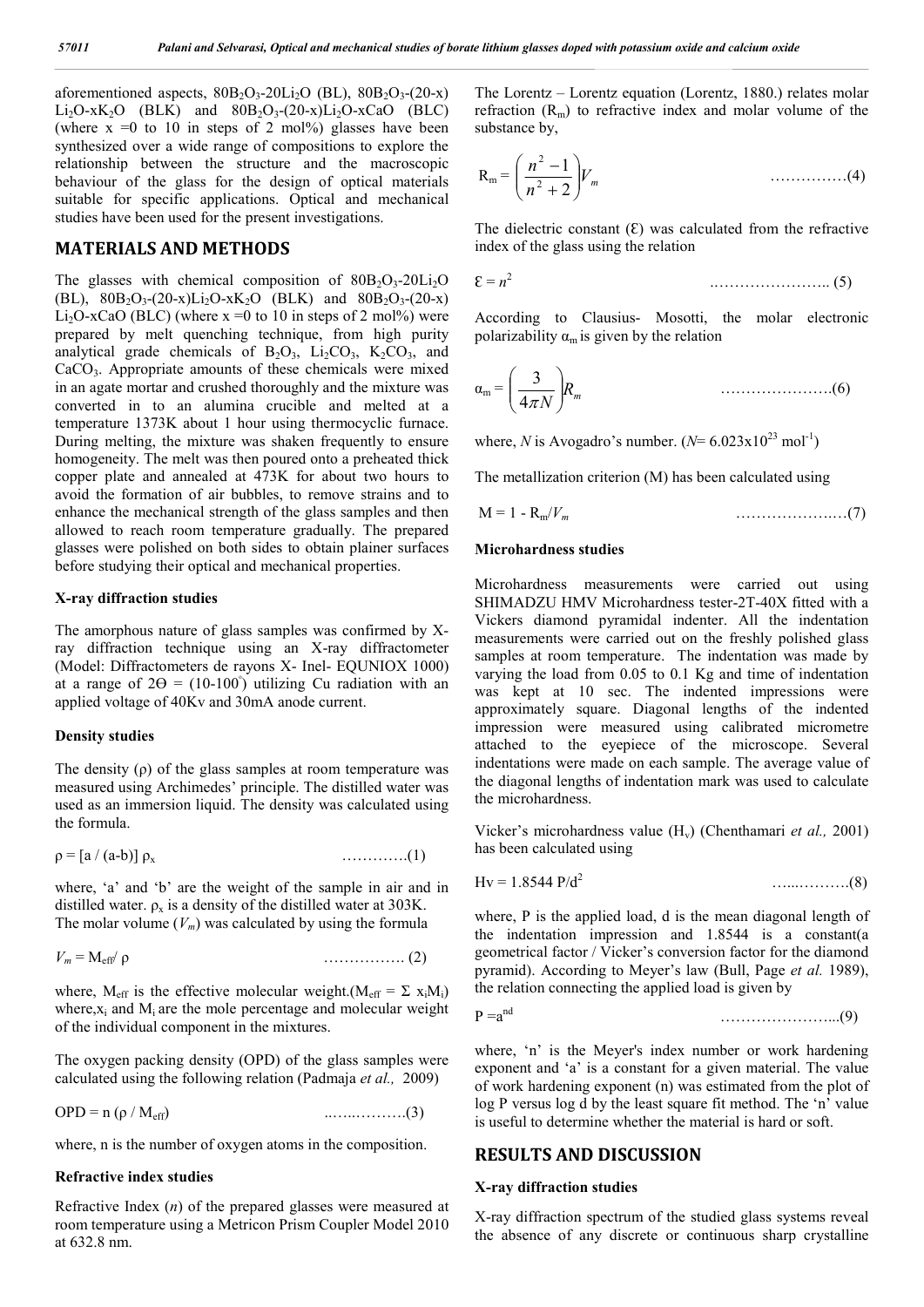peaks, but show homogeneous glassy characters. The powder X-ray diffraction spectrum of some of the glass samples of BL, BLK3, and BLC3 are as shown in Fig 1.



Fig. 1. The powder X-ray diffraction spectrum of glass samples of **BL, BLK3, and BLC3 at room temperature**

#### **Refractive index studies**

The structure of glasses can be determined from density and molar volume of glasses. The change in molar volume with molar composition of oxide is likely to explain the structural changes through a formation or modification process in the glass network (Thombre *et al.,* 2014). The oxygen packing density (OPD) also supports this idea. The decrease in oxygen packing density (Fig.2) suggests an increasing formation of NBOs and a loosely packed structure (Joao Coelho et al., 2012). The density of a glass plays an important role in controlling the refractive index. Refractive index is another important property to be considered with respect to the optical features of glass. From the Fig.3 it is observed that the values of refractive index decreases in BLK glasses whereas the reverse trend occurs in the BLC series of glass. The refractive index of a substance is higher when its molecules are more tightly packed or in general when the glass is harder and with the increase of CaO content in borate lithium glasses, refractive index values also increases. It is important to note that the transparency of the glass depends upon the refractive index. Higher refractive index posses less transparency and vice versa.

value. Since the refractive index in the glasses are less than 1.7, they can be used as optical glasses (Edukondalu *et al.*, 2013). Furthermore, this behaviour is also supported by the 2013). Furthermore, this behaviour is also supported by the variations of other parameters like dielectric constant  $(E)$ , molar refractivity  $(R_m)$  and molar electronic polarizability  $(\alpha_m)$ . The prediction of glasses as metallic or insulator is based on metallization criterion. If the values are greater than unity and the material exhibits metallic nature and if less than unity, the material is treated as insulating nature. The metallization values (Table 1) of the present glasses are found to be less than one, which means that the width of both valence and conduction bands becomes large.



**Table 1. Values of density (ρ), molar volume (** *Vm***), oxygen packing density (OPD), refractive index (***n*  ${\bf r}$ efractivity ( ${\bf R}_{\rm m}$ ), molar electronic polarizability ( $a_{\rm m}$ ),and  $\;$  metallization criterion (M)  $\;$  of the investigated glasses

| Glass Samples             | Composition    |                      | $V_m$                           | <b>OPD</b>                             | n      | ε     | $R_m$                                      | $\alpha_{m}$      | M     |
|---------------------------|----------------|----------------------|---------------------------------|----------------------------------------|--------|-------|--------------------------------------------|-------------------|-------|
| Label                     | $(mod \% )$    | $(\text{kg.m}^{-3})$ | $(x10^{-6} m^3 \cdot mol^{-1})$ | $(x10^6 \text{ m}^3 \text{ mol}^{-1})$ |        |       | $(x10^{-6} \text{ m}^3 \text{ .mol}^{-1})$ | $(x10^{-30} m^3)$ |       |
| $B_2O_3+Li_2O(BL)$        |                |                      |                                 |                                        |        |       |                                            |                   |       |
| BL.                       | $80 - 20$      | 2334.6               | 30.19                           | 8.6121                                 | .6668  | 2.778 | 11.235                                     | 4.456             | 0.628 |
| $B_2O_3+Li_2O+K_2O$ (BLK) |                |                      |                                 |                                        |        |       |                                            |                   |       |
| BLK 1                     | $80 - 18 - 02$ | 2524.7               | 28.42                           | 9.1484                                 | .5253  | 2.327 | 8.714                                      | 3.456             | 0.693 |
| BLK <sub>2</sub>          | 80-16-04       | 2437.6               | 29.97                           | 8.6753                                 | .5209  | 2.313 | 9.124                                      | 3.618             | 0.696 |
| BLK <sub>3</sub>          | 80-14-06       | 2403.3               | 30.93                           | 8.4061                                 | .5090  | 2.277 | 9.234                                      | 3.662             | 0.702 |
| BLK4                      | $80 - 12 - 08$ | 2323.2               | 32.55                           | 7.9877                                 | .5055  | 2.267 | 9.662                                      | 3.832             | 0.703 |
| BLK 5                     | $80-10-10$     | 2079.2               | 36.99                           | 7.0289                                 | .5013  | 2.254 | 10.901                                     | 4.223             | 0.705 |
| $B_2O_3+Li_2O+CaO(BLC)$   |                |                      |                                 |                                        |        |       |                                            |                   |       |
| BLC 1                     | 80-18-02       | 2581.3               | 27.50                           | 9.4545                                 | 1.5360 | 2.359 | 8.575                                      | 3.400             | 0.688 |
| BLC <sub>2</sub>          | 80-16-04       | 2506.3               | 28.54                           | 9.1100                                 | .5370  | 2.362 | 8.913                                      | 3.535             | 0.688 |
| BLC <sub>3</sub>          | 80-14-06       | 2455.9               | 29.34                           | 8.8616                                 | 1.5403 | 2.373 | 9.209                                      | 3.652             | 0.686 |
| BLC 4                     | $80 - 12 - 08$ | 2356.4               | 30.79                           | 8.4443                                 | .5425  | 2.379 | 9.698                                      | 3.846             | 0.685 |
| BLC 5                     | $80-10-10$     | 2232.7               | 32.74                           | 7.9414                                 | 1.5745 | 2.479 | 10.811                                     | 4.287             | 0.670 |

The increase in the refractive index could be attributed to the formation of non-bridging oxygen (NBOs) in the glass network. The NBOs create more ionic bonds, which manifest themselves in a larger polarizability over the covalent bonds of bridging oxygens (BOs), providing a higher refractive index

Hence, the present glass systems should exhibit an insulating nature. These glass samples are poor electronic conductors and have shown ionic conductivity.

**Microhardness studies:** Microhardness testing is one of the simplest and best methods to understand the strength of the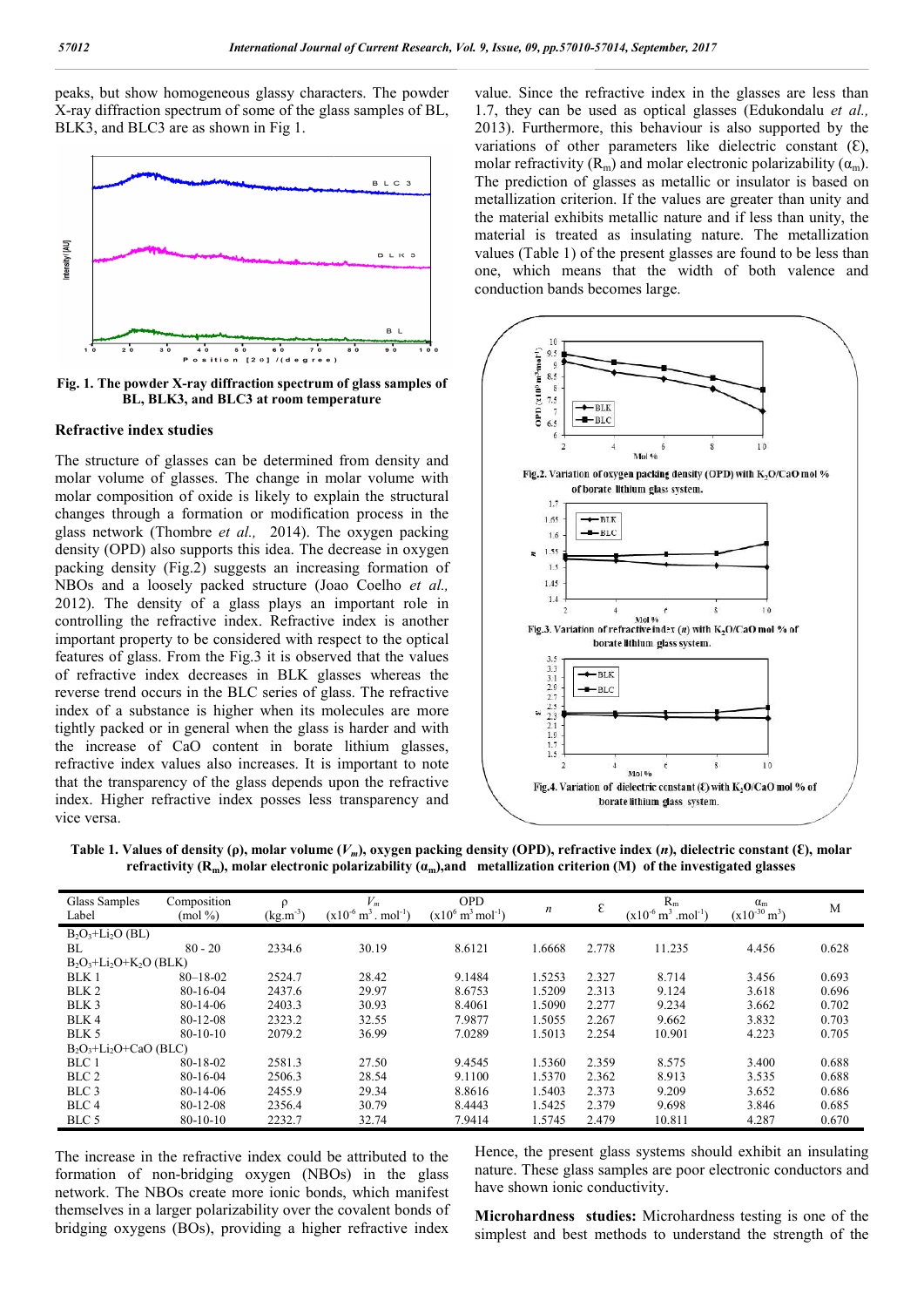materials (Dhanaraj *et al.,* 2011). From the Table 2, it is seen that the values of microhardness are decreases in BLK glasses whereas it increases in BLC series of glass. Further, it is noticed that the values of microhardness are decreases with increasing of load in all glasses.



**Table 2. Values of microhardness (Hv) and Meyer's index number/ work hardening exponent (n) for various glass compositions with different applied load at room temperature**

| Glass                    |      | Microhardness $H_v / (MPa)$ | Meyer's index number<br>work hardening |  |  |  |  |  |  |
|--------------------------|------|-----------------------------|----------------------------------------|--|--|--|--|--|--|
| Samples                  |      | Load / kg                   |                                        |  |  |  |  |  |  |
| Label                    | 0.05 | 0.1                         | exponent(n)                            |  |  |  |  |  |  |
| $B_2O_3+Li_2O$ (BL)      |      |                             |                                        |  |  |  |  |  |  |
| BL.                      | 440  | 352                         | 1.5137                                 |  |  |  |  |  |  |
| $B_2O_3+Li_2O+K_2O(BLK)$ |      |                             |                                        |  |  |  |  |  |  |
| BLK 1                    | 402  | 396                         | 1.9626                                 |  |  |  |  |  |  |
| BLK <sub>2</sub>         | 321  | 313                         | 1.9396                                 |  |  |  |  |  |  |
| BLK 3                    | 301  | 284                         | 1.8550                                 |  |  |  |  |  |  |
| BLK <sub>4</sub>         | 413  | 341                         | 1.5732                                 |  |  |  |  |  |  |
| BLK <sub>5</sub>         | 295  | 282                         | 1.8940                                 |  |  |  |  |  |  |
| $B_2O_3+Li_2O+CaO(BLC)$  |      |                             |                                        |  |  |  |  |  |  |
| BLC 1                    | 389  | 386                         | 1.9878                                 |  |  |  |  |  |  |
| BIC <sub>2</sub>         | 496  | 430                         | 1.6639                                 |  |  |  |  |  |  |
| BLC 3                    | 435  | 410                         | 1.8520                                 |  |  |  |  |  |  |
| BLC 4                    | 392  | 389                         | 1.9982                                 |  |  |  |  |  |  |
| BLC 5                    | 508  | 464                         | 1.7795                                 |  |  |  |  |  |  |

The increasing value of microhardness in BLC glasses makes the glass harder and vice versa. The decrease of microhardness with the increasing of load is in agreement with the indentation size effect (ISE) (Balta-Celleja *et al.*, 1995). The relation between load and the size of indentation can be interpreted using Meyer's law  $P = ad^n$  and where 'a' is a constant and 'n' is the Meyer's number (or index).The slope of log P versus log d give the 'n' values. Meyer number is a measure of the indentation size effect (ISE). From the above table it is also noted that the values of 'n' are varies non-linearly with respect noted that the values of 'n' are varies non-linearly with respect<br>to BL glasses. According to Onitsch (Onitsch, 1947) and Hanneman (Hanneman, 1941) for the normal indentation size effect behaviour the exponent 'n' are less than 2, for softer ones. When 'n' greater than 2, there is the reverse indentation

size effect (RISE) behaviour for hard materials which indicates the microhardness values increases with increasing load. It is evident from the above table the values of 'n' are less than 2 which indicates all the glasses belongs to the class of soft materials (Helen, *et al.*, 2015). materials (Helen, *et al.,* 2015).

#### **Conclusion**

Increasing the  $K_2O$  and CaO content at the expense of  $Li_2O$  in the studied glass system reveals some remarkable features. the studied glass system reveals some remarkable features.<br>Structure investigations using X-ray have indicated that the glass system is in the amorphous state. The density of the glass glass system is in the amorphous state. The density of the glass decrease, which is due to the lower atomic weight of  $Li<sub>2</sub>O$ compared with that of  $K_2O$  and CaO. The increase in the molar volume, which is attributed to the open structure idea resulted from the conversion of the  $BO<sub>4</sub>$  unit with low density into the  $BO<sub>3</sub>$  unit with high density. The refractive index of glasses depended not only on the density but also on the polarizability of the glasses. Increasing of refractive index with increasing concentration of alkaline ions can be linked to increase in the non-bridging oxygen. The molar electronic polarizability shows a general trend of increase in refractive index. The metallization criterion shows the insulation behaviour of the present glasses. Additionally, this study provides a type of transparent glasses containing alkali/alkaline ions which can be used for optical materials. The microhardness studies revealed the anisotropic nature of the material and it further confirmed the anisotropic nature of the material and it further confirmed<br>that the samples belong to soft glass category. The Vicker's hardness is strongly dependent upon composition but hardness is strongly dependent upon composition but<br>independent on applied load for all the glass samples. The increase in concentration of CaO in the glass composition was found to increase the rigidity of the glass structure and thereby to increase the microhardness. The decrease in hardness of the glasses is attributed to a decrease of elastic moduli a strength. I with that of  $K_2O$  and CaO. The increase in the molar which is attributed to the open structure idea resulted conversion of the  $BO_4$  unit with low density into the unit with high density. The refractive index of glasses inded not only on the density but also on the polarizability increasing entration of alkaline ions can be linked to increase in the bridging oxygen. The molar electro se in concentration of CaO in the glass composition was<br>to increase the rigidity of the glass structure and thereby<br>ease the microhardness. The decrease in hardness of the<br>s is attributed to a decrease of elastic moduli an

#### **Acknowledgements**

The authors wish to express their grateful thanks to Dr.V.Ramaswamy, Professor and Head, Department of Physics, Annamalai University, for his kind help and encouragement which he extended to them throughout the period of this study. Further, the author is highly indebted to Dr.D.Rajanbabu, Professor, Department of Physics, VIT University, Vellore for having provided the necessary experimental setup, for refractive index measurements in glass samples. The authors wish to express their grateful thanks to Dr.V.Ramaswamy, Professor and Head, Department of Physics, Annamalai University, for his kind help and encouragement which he extended to them throughout the period of t provided the necessary<br>we index measurements in glass<br>trical and mechanical properties<br>system, *J. Non.Cryst. Solids.*,

#### **REFERENCES**

- Abousely, A. *et al.* 2015. Electrical and mechanical properties of  $Li_2O-BaO-B_2O_3$  glass system, J. Non. Cryst. Solids., 429, 148-152.
- Aly Saeed, *et al*. 2013. A Novel Barium Borate Glasses for Optical Application, *Silicon.,* Aly Saeed, *et al.* 2013. A Novel Barium Borate Glasses for Optical Application, *Silicon.*, Anbukumar, S. *et al.* 1986. Microhardness studies of ADP type
- crystals, *J.Mater.Sci.Lett.,* 5:223 5:223-224.
- Balta-Celleja, F.J.J., *et al.*1995. Microstructure of bulk crystallized linear polythylene: correlation of microhardness and yield stress, *J.Mater.Sci Sci.,* 30, 1139-1143.
- Bull S.J., *et al.* 1989. An Explanation of the Indentation size effect in Ceramics, *Phil.Mag. Phil.Mag. Lett.,* 596, 281-288.
- Chenthamari S. *et al.* 2001. Mechnaical and optical studies on pure and nitro doped 4-hydroxyacetophenone, Mater. Lett., 47, 247-251.